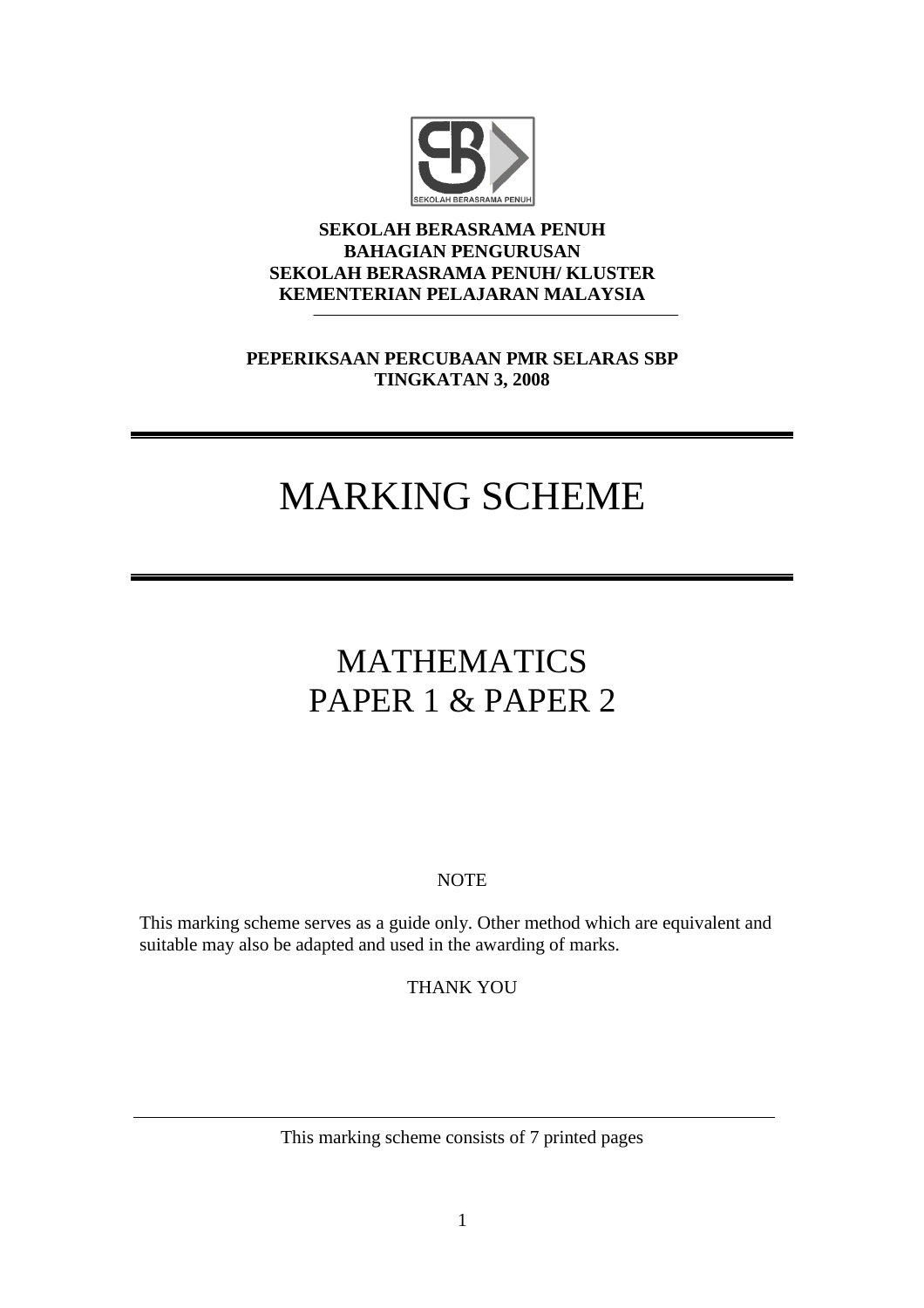| Q             | Answer       | Q   | Answer                |
|---------------|--------------|-----|-----------------------|
| 1.            | $\mathbf C$  | 21. | $\bf{B}$              |
| 2.            | $\mathbf{A}$ | 22. | $\bf{B}$              |
| 3.            | $\bf{B}$     | 23. | $\mathbf D$           |
| 4.            | $\mathbf C$  | 24. | $\mathbf C$           |
| 5.            | $\mathbf C$  | 25. | $\mathbf A$           |
| 6.            | $\mathbf D$  | 26. | $\mathbf C$           |
| 7.            | $\mathbf C$  | 27. | $\mathbf D$           |
| 8.            | $\mathbf{A}$ | 28. | $\bf{B}$              |
| 9.            | $\mathbf A$  | 29. | $\, {\bf B}$          |
| <b>10.</b>    | $\, {\bf B}$ | 30. | $\bf{B}$              |
| $11.$ C       |              | 31. | $\mathbf C$           |
| 12. $\vert$ B |              | 32. | $\mathbf C$           |
| 13. $\vert$ A |              | 33. | $\mathbf D$           |
| 14. $\vert$ D |              | 34. | $\, {\bf B}$          |
| 15. $\vert$ C |              | 35. | $\mathbf D$           |
| $16.$ C       |              | 36. | $\mathbf C$           |
| $17.$ C       |              | 37. | D                     |
| 18. $\vert$ C |              | 38. | $\mathbf A$           |
| 19. $\vert$ B |              | 39. | $\boldsymbol{\rm{A}}$ |
| 20.           | $\mathbf C$  | 40. | $\mathbf D$           |

### **PEPERIKSAAN PERCUBAAN PMR SELARAS SBP 2008** SKEMA JAWAPAN MATEMATIK KERTAS 1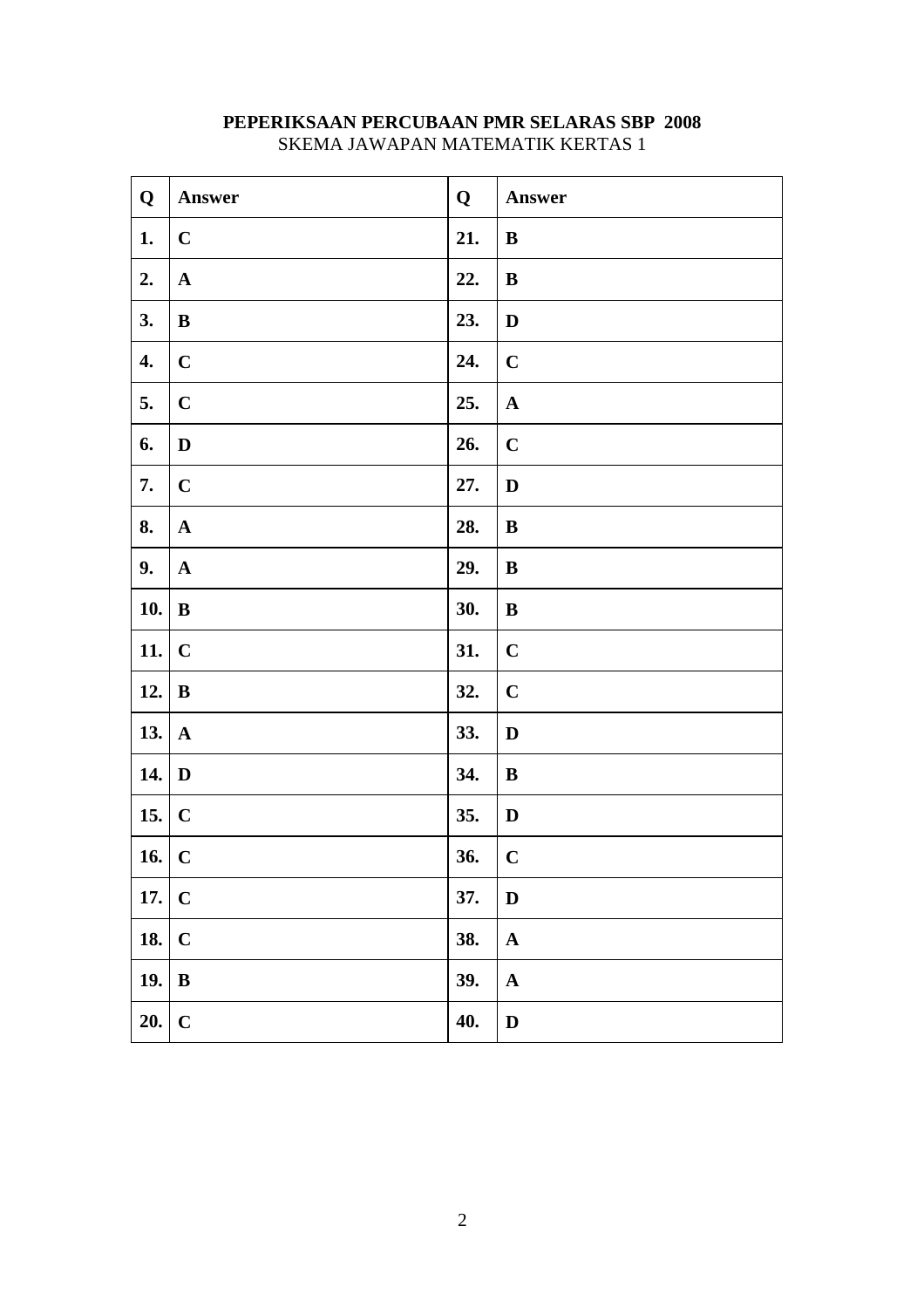| <b>Marking Scheme</b>   |                                                                |                | <b>Full</b>    |
|-------------------------|----------------------------------------------------------------|----------------|----------------|
|                         |                                                                | mark           | mark           |
| $\mathbf{1}$            | $26-6(5)$ @ $26-30$                                            | K1             |                |
|                         | $-4$<br>Note: 5 seen P1                                        | N <sub>1</sub> | $\overline{2}$ |
| $\boldsymbol{2}$        |                                                                | K1             |                |
|                         | $\frac{5}{4} \times 0.56$                                      | N1             | $\overline{2}$ |
|                         |                                                                |                |                |
|                         | Note: $\frac{5}{4}$ or equivalent P1<br>0.7                    |                |                |
|                         |                                                                |                |                |
| $\overline{\mathbf{3}}$ | $(a) - 0.125$                                                  | N1             |                |
|                         | (b) $(-0.3)^2$                                                 |                |                |
|                         | Note: $\left(\frac{1}{2}-0.8\right)$ seen<br><b>P1</b><br>0.09 | K1             |                |
|                         |                                                                | N1             | 3              |
|                         |                                                                |                |                |
| $\overline{\mathbf{4}}$ | (a) $3k^2 + k$                                                 | P <sub>1</sub> |                |
|                         |                                                                |                |                |
|                         | (b) $9e^2 - 12e - 12e + 16 \omega 4e - 4$<br>$9e^2 - 20e + 12$ | K1             |                |
|                         |                                                                | N1             | 3              |
| 5                       | (a) $p(1 - r)$                                                 | P <sub>1</sub> |                |
|                         | (b) mn $(m^2 - 1)$                                             | K1             |                |
|                         | $mn(m + 1)(m - 1)$                                             | N <sub>1</sub> | 3              |
|                         |                                                                |                |                |
| 6                       | $\frac{9cd-4cd-6d}{4d^2}$                                      | K1             |                |
|                         |                                                                |                |                |
|                         | $\frac{5cd-6d}{4d^2}$ or equivalent                            | K1             |                |
|                         |                                                                |                |                |
|                         | $5c - 6$                                                       | N <sub>1</sub> | 3              |
|                         | 4d                                                             |                |                |
|                         |                                                                |                |                |
| 7                       | (a) $n = -1$                                                   | N <sub>1</sub> |                |
|                         | (b) $9y - 2y = 8 + 5$ or $7y = 13$                             | K1             |                |
|                         | $y = \frac{13}{7}$ @ $1\frac{6}{7}$                            | N <sub>1</sub> | 3              |
|                         |                                                                |                |                |
| 8                       |                                                                |                |                |
|                         |                                                                | K1             |                |
|                         |                                                                |                |                |
|                         | $\frac{V}{3m} = r^3$<br>$r = \sqrt[3]{\frac{V}{3m}}$           | N <sub>1</sub> | $\mathbf{2}$   |
|                         |                                                                |                |                |
|                         |                                                                |                |                |
|                         |                                                                |                |                |
|                         |                                                                |                |                |
|                         |                                                                |                |                |
|                         |                                                                |                |                |

## **SKEMA JAWAPAN MATEMATIK KERTAS 1**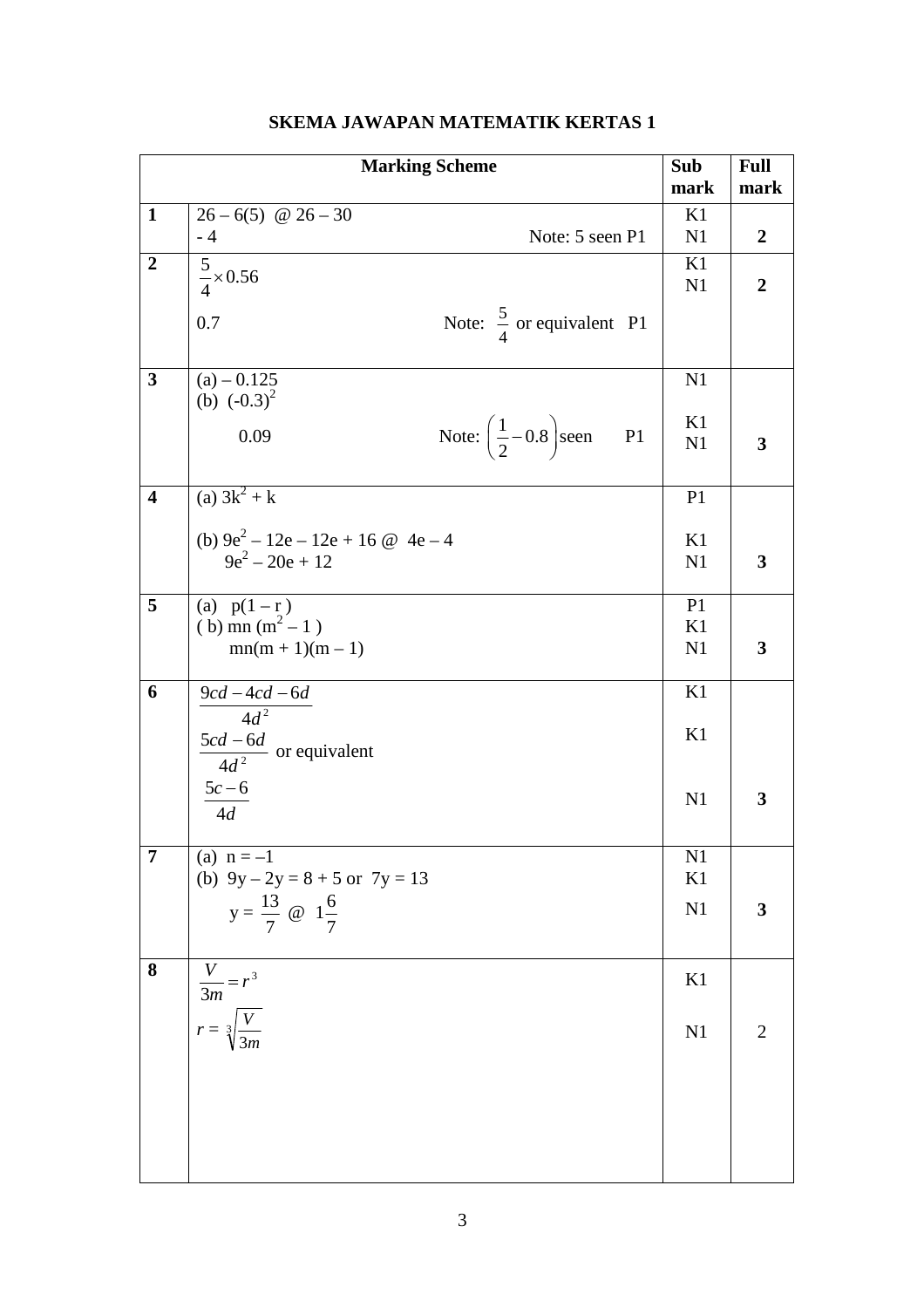| <b>Marking Scheme</b> |                                                                                                                                                                              | Sub<br>mark                            | <b>Full</b><br>mark |
|-----------------------|------------------------------------------------------------------------------------------------------------------------------------------------------------------------------|----------------------------------------|---------------------|
| $\boldsymbol{9}$      | (a)<br>S<br>R<br>$\boldsymbol{T}$<br>P<br>Ő                                                                                                                                  |                                        |                     |
|                       | Construct angle $30^0$<br>(a)<br>Line PS<br>Line SR<br>Angle $90^0$<br>(b)<br>4.1 cm $\pm$ 0.1 cm<br>(c)                                                                     | K1<br>K1<br>K1<br>K1<br>N1             | 5                   |
| 10                    | The line BD or B to D or angle bisector of $\angle ABC$<br>(a)<br>$\angle ADC$<br>Note: Draw only P1<br>(b)<br>$\boldsymbol{F}$<br>$\boldsymbol{A}$<br>$\boldsymbol{B}$<br>E | P <sub>2</sub><br>K1<br>K1             |                     |
|                       | $\boldsymbol{D}$<br>( i<br>Note: no mark for plotting intersection point<br>$(c)$ 4                                                                                          | N1                                     | 5                   |
| 11                    | Enlargement<br>Scale factor = $3$<br>Center of enlargement (2,12)                                                                                                            | P <sub>1</sub><br>P1<br>P <sub>1</sub> | $\mathbf{3}$        |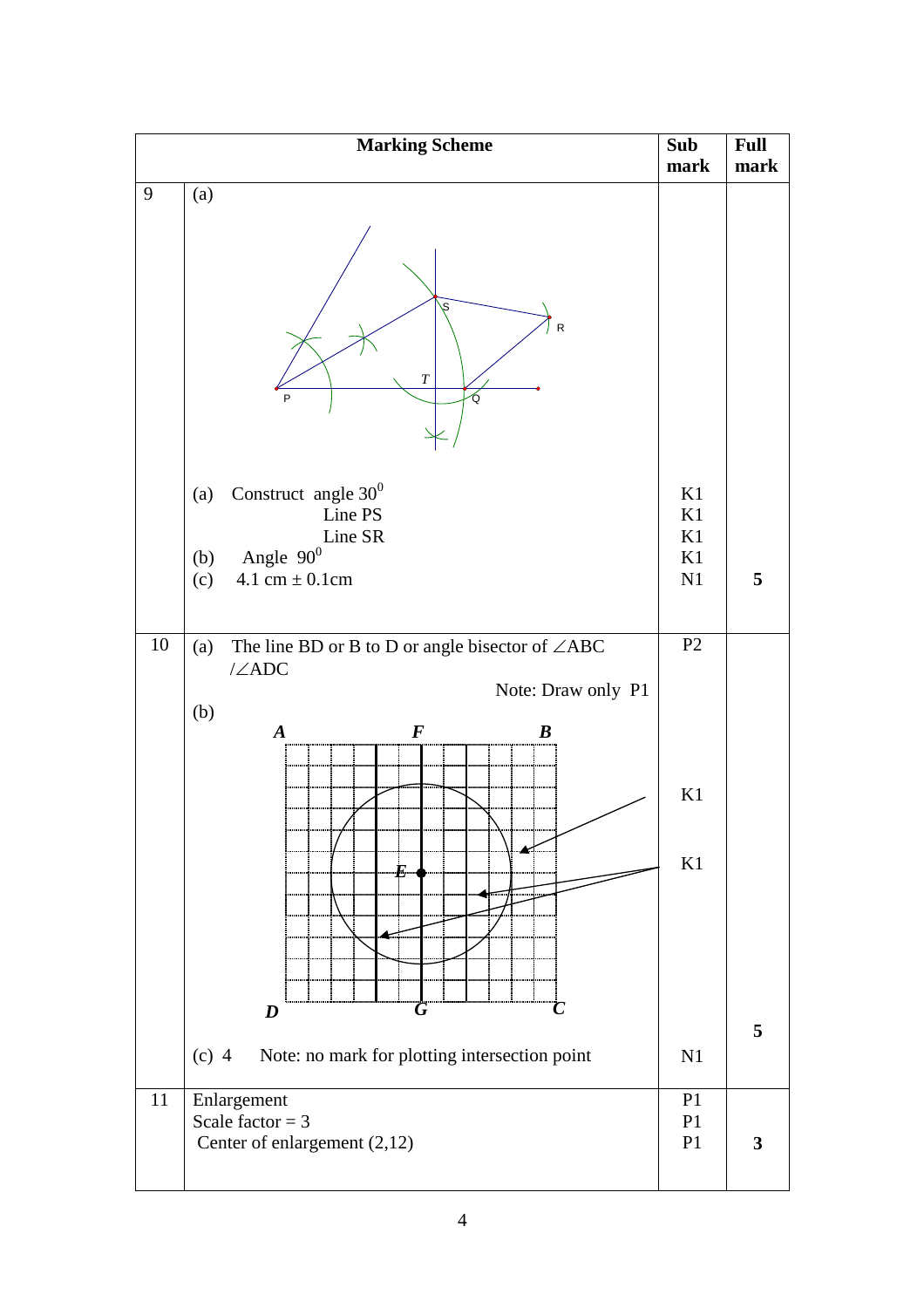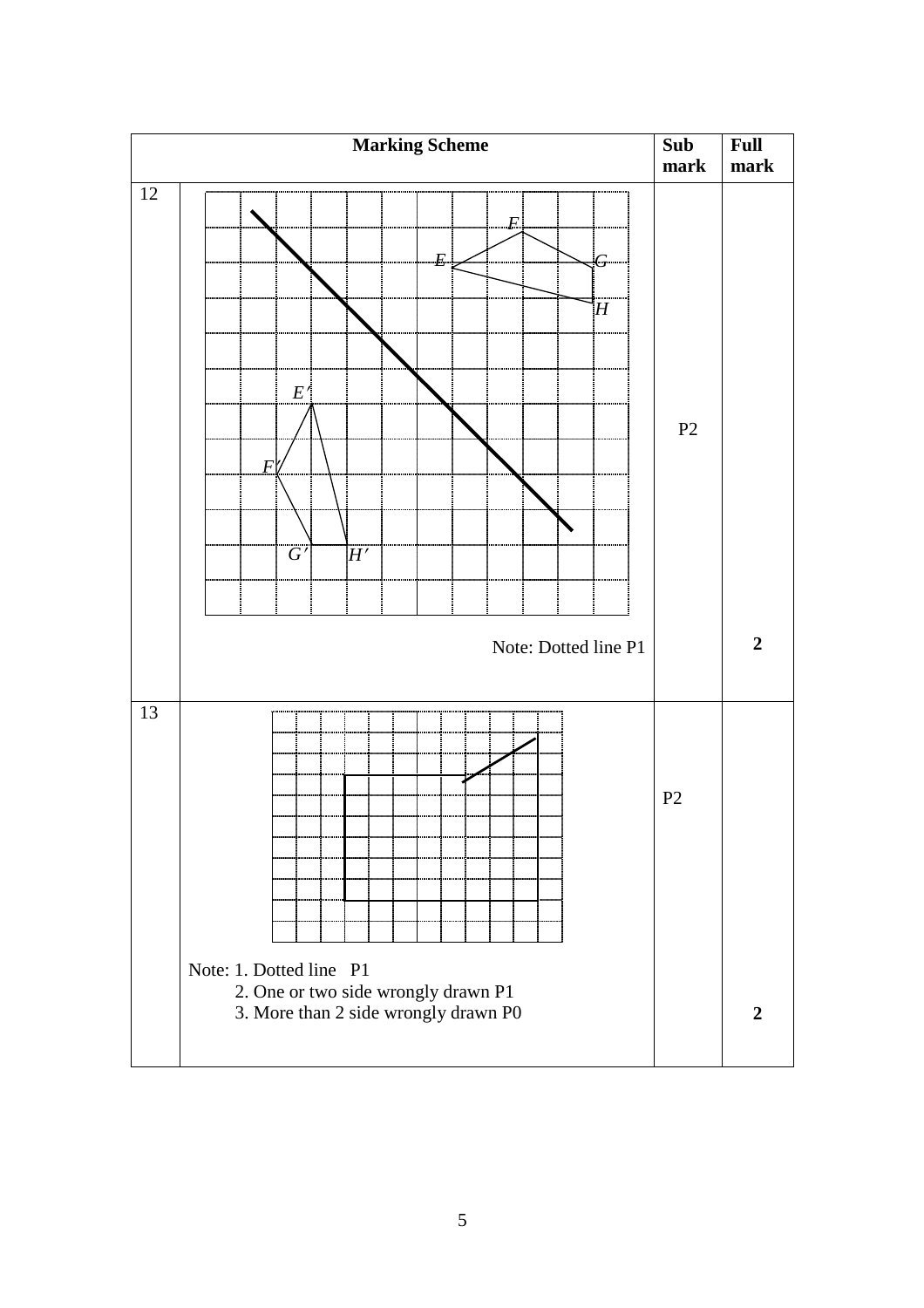|    | <b>Marking Scheme</b>                                                                                        | Sub<br>mark   | <b>Full</b><br>mark     |
|----|--------------------------------------------------------------------------------------------------------------|---------------|-------------------------|
| 14 | $9^{\frac{1}{2}} \times (f^3)^{\frac{1}{2}} \times (h^4)^{\frac{1}{2}} \times f^{\frac{1}{2}} \times h^{-2}$ | K1            |                         |
|    | @ $3 \times f^{\frac{3}{2}} \times h^{\frac{4}{2}} \times f^{\frac{1}{2}} \times h^{-2}$                     |               |                         |
|    | $3 \times f^{\frac{3}{2} + \frac{1}{2}} \times h^{2-2}$ @ $3 \times f^2 \times h^0$                          | K1            |                         |
|    | $3f^2$                                                                                                       | N1            | $\overline{\mathbf{3}}$ |
| 15 | $2^{1-2m} = 2^0$ or $1 - 2m = 0$                                                                             | K1            |                         |
|    | $m=\frac{1}{2}$                                                                                              | N1            | $\overline{2}$          |
| 16 | $x \leq 2$                                                                                                   | K1            |                         |
|    | $x > -\frac{3}{2}$                                                                                           | K1            |                         |
|    | $x = -1, 0, 1, 2$                                                                                            | N1            | $\overline{\mathbf{3}}$ |
| 17 | (a) $x = 7$<br>(b) Each sector drawn correctly - 1M each                                                     | N1            |                         |
|    | Doctor = $117^0$                                                                                             | K1            |                         |
|    | Engineer = $108^0$<br>Architech = $63^0$                                                                     | K1<br>K1      |                         |
|    | Note: 1. Angle of sector drawn incorrectly and all the<br>calculation are correct. P1                        |               | $\overline{\mathbf{4}}$ |
| 18 | (a) $\sin x^{\circ} = \frac{3}{5}$                                                                           | N1            |                         |
|    | (b) cos SRT = $\frac{5}{RS} = \frac{1}{3}$ or equivalent.                                                    | K1            |                         |
|    | $RS = 15$                                                                                                    | $\mathbf{N}1$ | 3                       |
|    |                                                                                                              |               |                         |
|    |                                                                                                              |               |                         |
|    |                                                                                                              |               |                         |
|    |                                                                                                              |               |                         |
|    |                                                                                                              |               |                         |
|    |                                                                                                              |               |                         |
|    |                                                                                                              |               |                         |